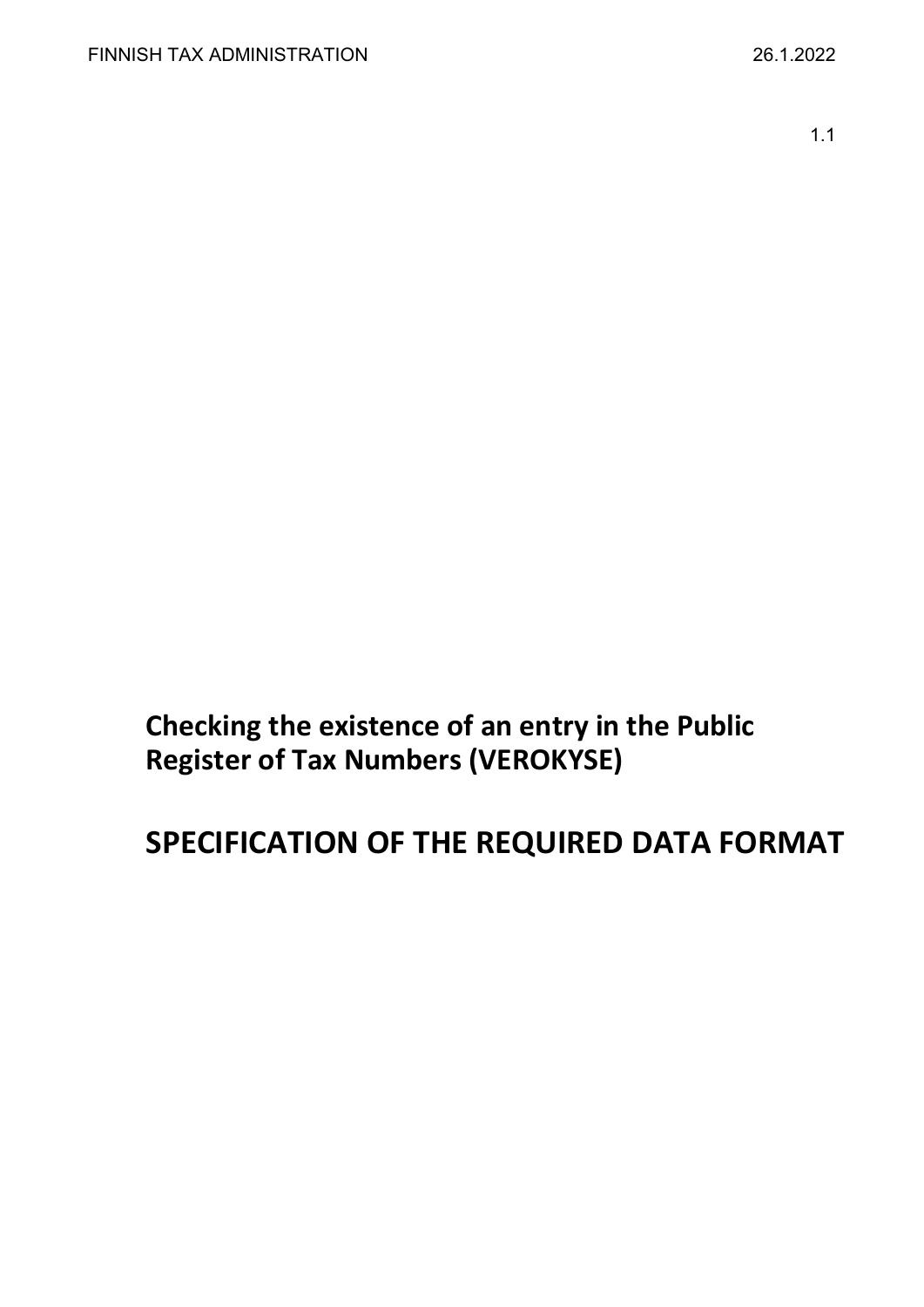## **Table of contents**

| $\mathbf 1$  | <b>INTRODUCTION</b>                                        | $\mathbf{2}$ |
|--------------|------------------------------------------------------------|--------------|
| $2^{\circ}$  | DESCRIPTION OF THE INFORMATION FLOW AND SUBMITTAL OF FILES | $\mathbf{2}$ |
| $\mathbf{3}$ | <b>PERIOD OF VALIDITY</b>                                  | 3            |
|              | 4 LIST OF CHANGES ON THE PREVIOUS VERSION                  | 3            |
| 5            | <b>LIST OF THE DATA CONTENT</b>                            | 4            |
| 6            | <b>AUTOMATED CHECK PROCESSES</b>                           | 5            |
| 7            | <b>MESSAGES</b>                                            | 5            |

#### **Version history**

| <b>Date</b> | <b>Version</b> | <b>Description</b>                                                                               |
|-------------|----------------|--------------------------------------------------------------------------------------------------|
| 26.1.2022   | 1.1            | Updates due to the newly required registration of the tax number in<br>the shipbuilding industry |
| 31.1.2014   | 1.0            | First published version                                                                          |
| 22.11.2021  |                | References to Katso have been removed.                                                           |

## <span id="page-1-0"></span>**1 INTRODUCTION**

This guidance explains the structure of the required inbound file and the check procedures that follow. For more information, see [General description for](https://www.vero.fi/globalassets/tietoa-verohallinnosta/ohjelmistokehittajille/finnish-tax-administration_electronic-filing-of-information-returns-general-description.pdf)  [electronic filing of information returns \(pdf\)](https://www.vero.fi/globalassets/tietoa-verohallinnosta/ohjelmistokehittajille/finnish-tax-administration_electronic-filing-of-information-returns-general-description.pdf) *(tax.fi > About us > IT developers > Data format specifications> General description for electronic filing of information returns)*.

## <span id="page-1-1"></span>**2 DESCRIPTION OF THE INFORMATION FLOW AND SUBMITTAL OF FILES**

The following methods are available for checking whether someone is entered in the Public Register of Tax Numbers:

- Enquiries that only concern a single third party **Tax number register** [vero.fi](https://www.vero.fi/en/individuals/tax-cards-and-tax-returns/arriving_in_finland/work_in_finland/working-in-construction/Tax_number/)
- Enquiries that concern many third parties, log in to Ilmoitin.fi [\(www.ilmoitin.fi\)](https://www.ilmoitin.fi/webtamo/sivut/Esittelysivu?kieli=en) to send the request electronically in a file. We create an answer file in order to respond to it. Our answer file tells you who is on the register and who is not. We send it back to you via the Ilmoitin.fi website.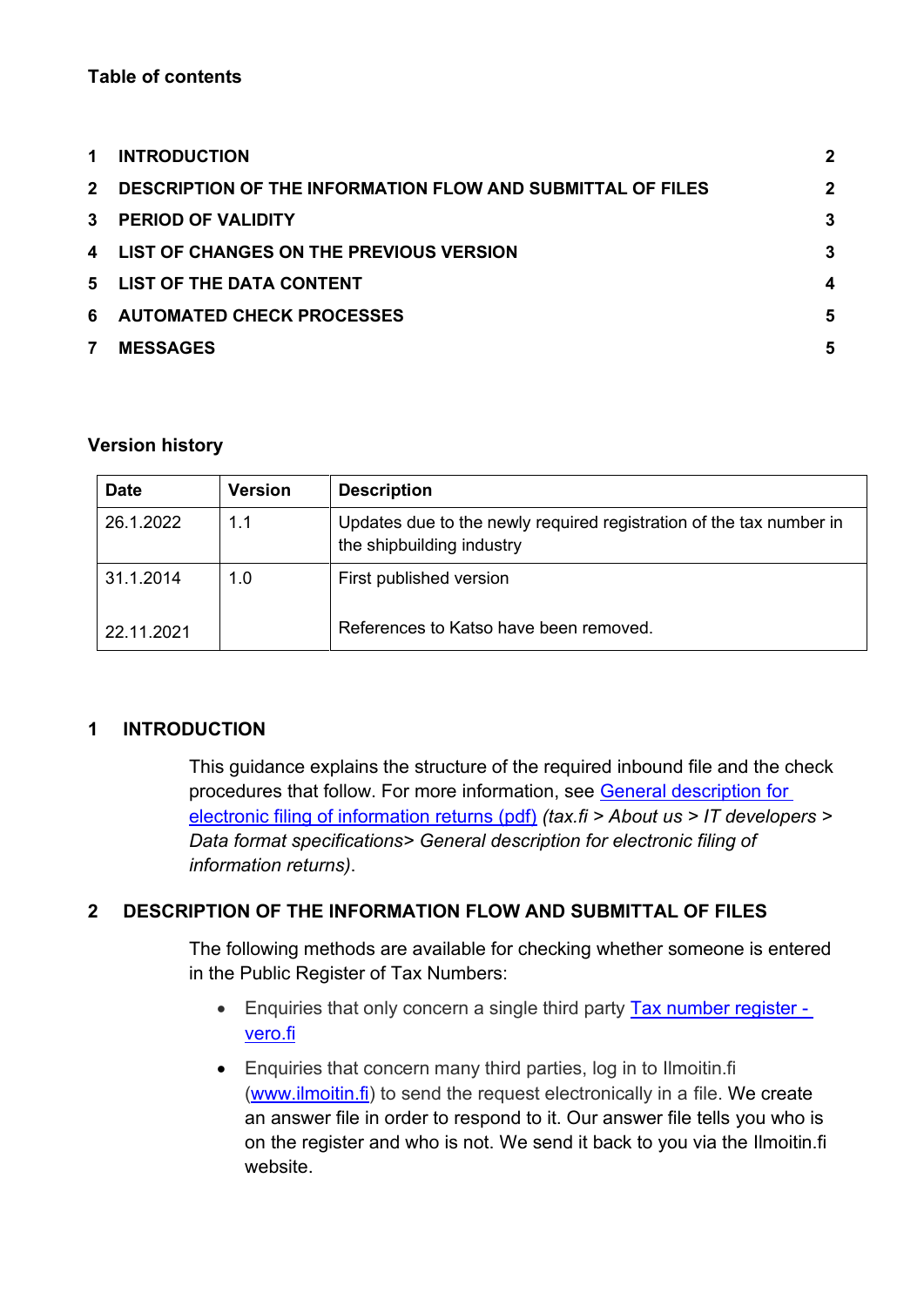To check the method of identification required by this information flow, the role required and where in the flow the authorisation is checked, go to Ilmoitin.fi [Identification methods, authorisations and representation rights](https://www.ilmoitin.fi/webtamo/sivut/IlmoituslajiRoolit?kieli=en&tv=VEROKYSE) *(ilmoitin.fi> Instructions and templates > Methods of sign-in, Identification methods, authorisations and representation rights)*.

## <span id="page-2-0"></span>**3 PERIOD OF VALIDITY**

This specification sets out the requirements of file formatting that come into force 29 March 2022 and continue to be in force until a new version of this specification is released.

## <span id="page-2-1"></span>**4 LIST OF CHANGES ON THE PREVIOUS VERSION**

| <b>Version</b> | <b>Data</b><br><b>Element</b> | Data name                                                                                                                                    | <b>Description</b>                                                                                                                                                                                     |
|----------------|-------------------------------|----------------------------------------------------------------------------------------------------------------------------------------------|--------------------------------------------------------------------------------------------------------------------------------------------------------------------------------------------------------|
| 1.1            | 237                           | Information on the existence<br>of an entry in the Public<br><b>Register of Tax Numbers</b>                                                  | The system now returns more detailed<br>information on the tax number's registration<br>entry in the Public register of tax numbers.<br>The answer files will contain value 3 starting<br>1 July 2022. |
|                | 238-245                       | End date of registration<br>relating to the shipbuilding<br>industry (system will return<br>this, if the value for the 237<br>position is 3) | Added a new data element to the answer file                                                                                                                                                            |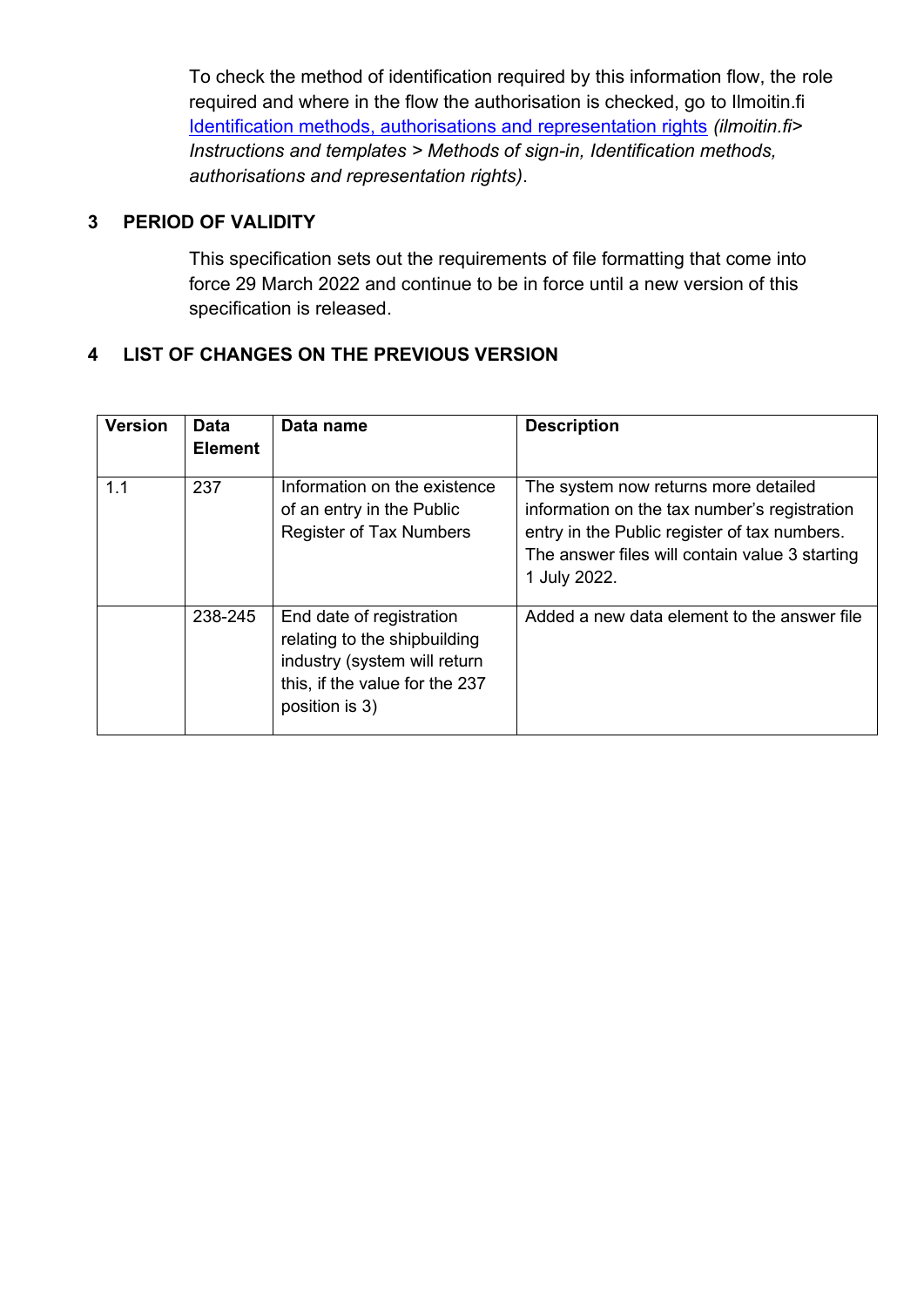## <span id="page-3-0"></span>**5 LIST OF THE DATA CONTENT**

#### **Enquiry details**

| <b>Positio P/V</b><br>In |   | <b>Description</b>                                                                                       | Format                          | Permissible<br>values |
|--------------------------|---|----------------------------------------------------------------------------------------------------------|---------------------------------|-----------------------|
| $1 - 8$                  | P | Identifier of the filing                                                                                 | A <sub>8</sub>                  | <b>VEROKYSE</b>       |
| $9 - 21$                 | P | Business ID or personal identity code of the filer                                                       | <b>YTUNNUS  </b><br><b>HETU</b> |                       |
| 22-121                   | P | Last name<br>Enter the last name of the individual whose<br>registration entry you want to check.        | AN100                           |                       |
| $122 - 221$ P            |   | First name<br>Enter the first name(s) of the individual whose<br>registration you want to check          | AN100                           |                       |
| 222-233 P                |   | Individual tax number<br>Enter the Tax Number of the individual whose<br>registration you want to check. | N <sub>12</sub>                 |                       |
| 234-236 V                |   | Reserve space                                                                                            | AN <sub>3</sub>                 |                       |

## **Tax Administration's answer**

The length of this file is fixed at 245 characters. The answer coming from the Tax Administration can be found in position 237, data element name "Information on the existence of an entry in the Public Register of Tax Numbers".

| <b>Positio P/V</b><br>In |   | Description                                                                                                                                                                                                                                                                                                                        | Format          | Permissible<br><b>values</b> |
|--------------------------|---|------------------------------------------------------------------------------------------------------------------------------------------------------------------------------------------------------------------------------------------------------------------------------------------------------------------------------------|-----------------|------------------------------|
| 237                      | P | Information on the existence of an entry in the Public N1<br><b>Register of Tax Numbers</b><br>1=yes, the tax number's registration is valid, the<br>entry value is for the construction industry<br>2=no registration entry<br>3=yes, the tax number's registration is valid, the<br>entry value is for the shipbuilding industry |                 | 1,2,3                        |
| 238-245 V/P              |   | End date of registration relating to the shipbuilding<br>industry (system will return this, if the value for the<br>237 position is 3)                                                                                                                                                                                             | <b>PPKKVVVV</b> |                              |